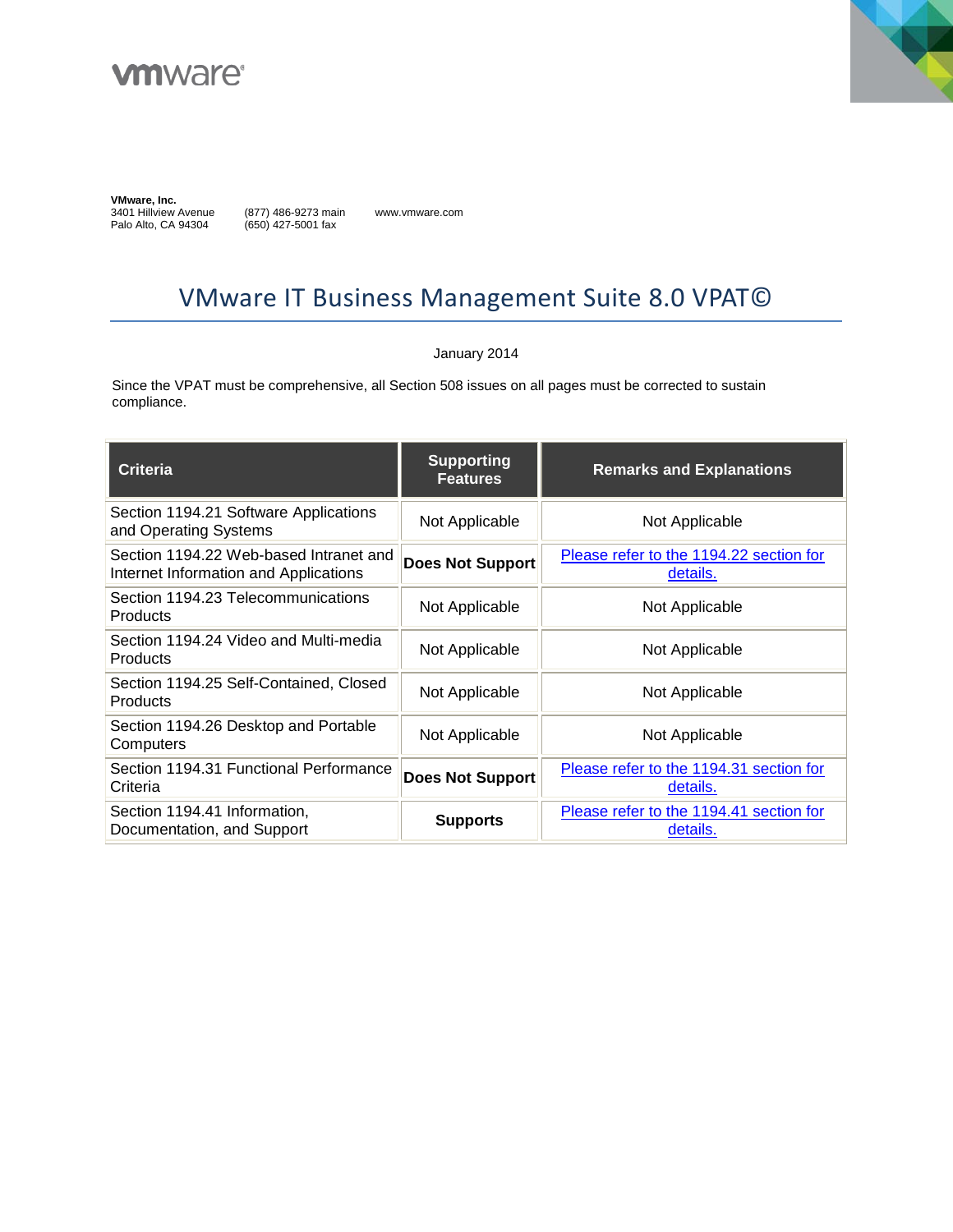### **Support Levels**

| <b>Support Level</b>                                                | <b>Description</b>                                                                                                                                                                                                                                                                                       |
|---------------------------------------------------------------------|----------------------------------------------------------------------------------------------------------------------------------------------------------------------------------------------------------------------------------------------------------------------------------------------------------|
| <b>Supports</b>                                                     | The product fully meets the letter and intent of the<br>Criteria.                                                                                                                                                                                                                                        |
| <b>Supports with Exceptions/Minor</b><br><b>Exceptions</b>          | The product does not fully meet the letter and intent of the<br>Criteria, but provides some level of access relative to the<br>Criteria.                                                                                                                                                                 |
| <b>Supports through Equivalent Facilitation</b>                     | The accessibility tester identified an alternate way to meet<br>the intent of the Criteria or the product does not fully meet<br>the intent of the Criteria.                                                                                                                                             |
| Supports when combined with<br><b>Compatible AT</b>                 | The product fully meets the letter and intent of the Criteria<br>when used in combination with Compatible Assistive<br>Technology (AT). For example, many software programs<br>can provide speech output when combined with a<br>compatible screen reader, commonly used AT for people<br>who are blind. |
| <b>Does Not Support</b>                                             | The product does not meet the letter or intent of the<br>Criteria.                                                                                                                                                                                                                                       |
| <b>Not Applicable</b>                                               | The Criteria does not apply to the specific product.                                                                                                                                                                                                                                                     |
| Not Applicable - Fundamental Alteration<br><b>Exception Applies</b> | A Fundamental Alteration of the product would be<br>required to meet the Criteria (see the access board's<br>standards for the definition of "fundamental alteration").                                                                                                                                  |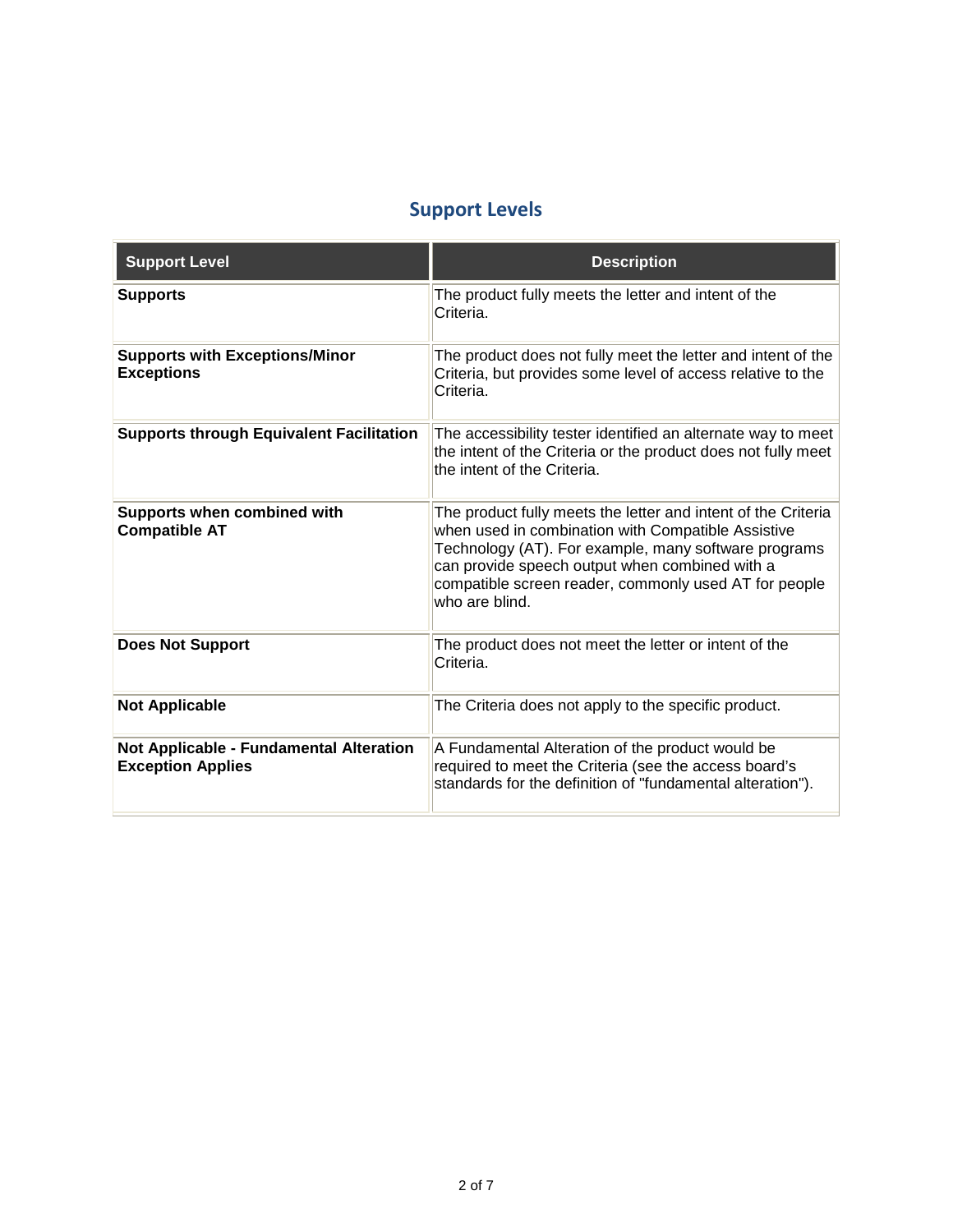### <span id="page-2-0"></span>**§ 1194.22 Web-based Intranet and Internet Information and Applications**

| <b>Criteria</b>                                                                                                                                                          | <b>Support Level</b>                      | <b>Remarks and Explanations</b>                                                                                                                                                                                                                                                                                                                                                                             |
|--------------------------------------------------------------------------------------------------------------------------------------------------------------------------|-------------------------------------------|-------------------------------------------------------------------------------------------------------------------------------------------------------------------------------------------------------------------------------------------------------------------------------------------------------------------------------------------------------------------------------------------------------------|
| (a) A text equivalent for every non-<br>text element shall be provided (e.g.,<br>via "alt", "longdesc", or in element<br>content).                                       | <b>Does Not Support</b>                   | ITBMS 8.0 does not provide alternative text<br>for images or image-based controls.<br>In addition, the relationships between<br>elements within Cost Models are conveyed<br>solely by lines and arrows; no alternative<br>presentation or textual equivalent is<br>provided.                                                                                                                                |
| (b) Equivalent alternatives for any<br>multimedia presentation shall be<br>synchronized with the presentation.                                                           | <b>Not Applicable</b>                     | ITBMS 8.0 does not contain any multimedia<br>presentations.                                                                                                                                                                                                                                                                                                                                                 |
| (c) Web pages shall be designed so<br>that all information conveyed with<br>color is also available without color,<br>for example from context or<br>markup.             | <b>Supports With</b><br><b>Exceptions</b> | <b>ITBMS 8.0 uses color in the dashboard</b><br>graphs and charts, but no directly<br>accessible on-screen content is provided to<br>serve as an alternative. The only alternative<br>is indirect, requiring the user to hover the<br>mouse over portions of these charts to view<br>the data in a textual tooltip.<br>The rest of the ITBMS 8.0 interface does<br>not rely on color to convey information. |
| (d) Documents shall be organized<br>so they are readable without<br>requiring an associated style sheet.                                                                 | <b>Does Not Support</b>                   | ITBMS 8.0 requires the use of style sheets<br>to lay out information correctly.                                                                                                                                                                                                                                                                                                                             |
| (e) Redundant text links shall be<br>provided for each active region of a<br>server-side image map.                                                                      | <b>Not Applicable</b>                     | ITBMS 8.0 does not use server-side image<br>maps.                                                                                                                                                                                                                                                                                                                                                           |
| (f) Client-side image maps shall be<br>provided instead of server-side<br>image maps except where the<br>regions cannot be defined with an<br>available geometric shape. | <b>Supports</b>                           | ITBMS 8.0 provides dashboard charts and<br>graphs as client-side image maps with<br>labeled regions.                                                                                                                                                                                                                                                                                                        |
| (g) Row and column headers shall<br>be identified for data tables.                                                                                                       | <b>Does Not Support</b>                   | ITBMS 8.0 does not identify row and<br>column headers in a manner that allows<br>them to be explicitly associated with data<br>cells.                                                                                                                                                                                                                                                                       |
| (h) Markup shall be used to<br>associate data cells and header<br>cells for data tables that have two or<br>more logical levels of row or column<br>headers.             | <b>Does Not Support</b>                   | ITBMS 8.0 contains some complex tables,<br>such as the IT Statements table. ITBMS 8.0<br>does not identify row and column headers in<br>these tables in a manner that allows them to<br>be explicitly associated with data cells. As a<br>result, the header cells that describe each                                                                                                                       |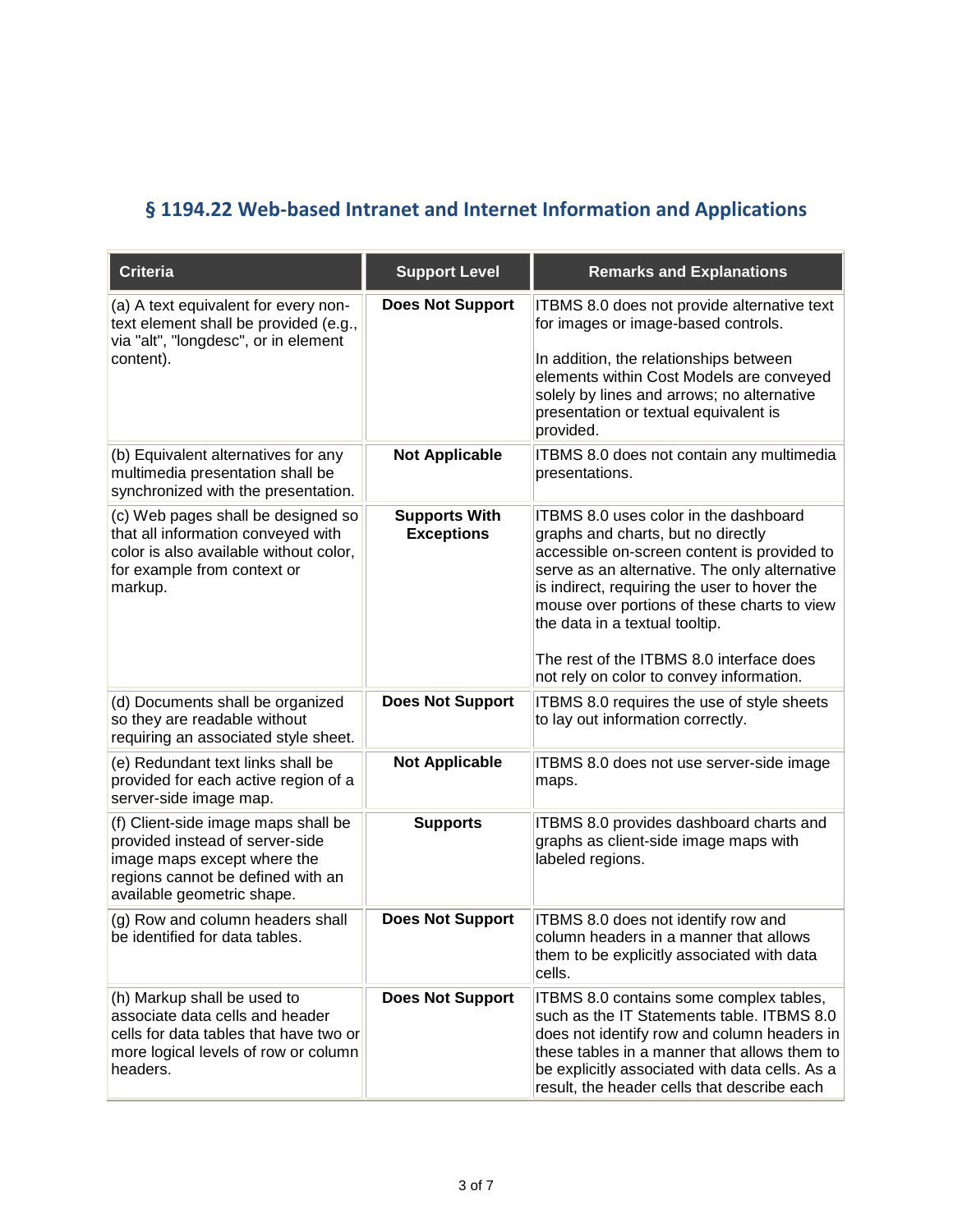| <b>Criteria</b>                                                                                                                                                                                                                                                                                                          | <b>Support Level</b>    | <b>Remarks and Explanations</b>                                                                                                                                                                                                                                                                                                                                                                                                                                                                                                                                                                                                                                           |
|--------------------------------------------------------------------------------------------------------------------------------------------------------------------------------------------------------------------------------------------------------------------------------------------------------------------------|-------------------------|---------------------------------------------------------------------------------------------------------------------------------------------------------------------------------------------------------------------------------------------------------------------------------------------------------------------------------------------------------------------------------------------------------------------------------------------------------------------------------------------------------------------------------------------------------------------------------------------------------------------------------------------------------------------------|
|                                                                                                                                                                                                                                                                                                                          |                         | data cell are likely to be unidentified or<br>incorrectly identified.                                                                                                                                                                                                                                                                                                                                                                                                                                                                                                                                                                                                     |
| (i) Frames shall be titled with text<br>that facilitates frame identification<br>and navigation                                                                                                                                                                                                                          | <b>Not Applicable</b>   | ITBMS 8.0 does not expose frames as part<br>of the user interface.                                                                                                                                                                                                                                                                                                                                                                                                                                                                                                                                                                                                        |
| (j) Pages shall be designed to avoid<br>causing the screen to flicker with a<br>frequency greater than 2 Hz and<br>lower than 55 Hz.                                                                                                                                                                                     | <b>Supports</b>         | ITBMS 8.0 does not cause the screen to<br>flash or flicker.                                                                                                                                                                                                                                                                                                                                                                                                                                                                                                                                                                                                               |
| (k) A text-only page, with equivalent<br>information or functionality, shall be<br>provided to make a web site comply<br>with the provisions of this part,<br>when compliance cannot be<br>accomplished in any other way. The<br>content of the text-only page shall<br>be updated whenever the primary<br>page changes. | <b>Not Applicable</b>   | ITBMS 8.0 does not provide any text-only<br>pages.                                                                                                                                                                                                                                                                                                                                                                                                                                                                                                                                                                                                                        |
| (I) When pages utilize scripting<br>languages to display content, or to<br>create interface elements, the<br>information provided by the script<br>shall be identified with functional<br>text that can be read by Assistive<br>Technology.                                                                              | <b>Does Not Support</b> | ITBMS 8.0 makes extensive use of scripting<br>to render content.<br>In some cases, form controls, such as the<br>row selection checkboxes in tables, are not<br>included in the tab order and may not be<br>focusable by all assistive technologies. In<br>addition, some controls such as the drop-<br>down menus do not respond to activation<br>commands from assistive technologies,<br>even if assistive technologies can focus on<br>them.<br>While all text content can be read by<br>assistive technologies, non-text elements,<br>such as the flow lines in cost models and<br>other graphical elements, are inaccessible<br>to users of assistive technologies. |
| (m) When a web page requires that<br>an applet, plug-in or other<br>application be present on the client<br>system to interpret page content,<br>the page must provide a link to a<br>plug-in or applet that complies with<br>§1194.21(a) through (I).                                                                   | <b>Not Applicable</b>   | ITBMS 8.0 does not require the use of a<br>plug-in to interpret page content.                                                                                                                                                                                                                                                                                                                                                                                                                                                                                                                                                                                             |
| (n) When electronic forms are<br>designed to be completed on-line,                                                                                                                                                                                                                                                       | <b>Does Not Support</b> | Some forms in ITBMS 8.0 are accessible to<br>assistive technologies. However, key                                                                                                                                                                                                                                                                                                                                                                                                                                                                                                                                                                                         |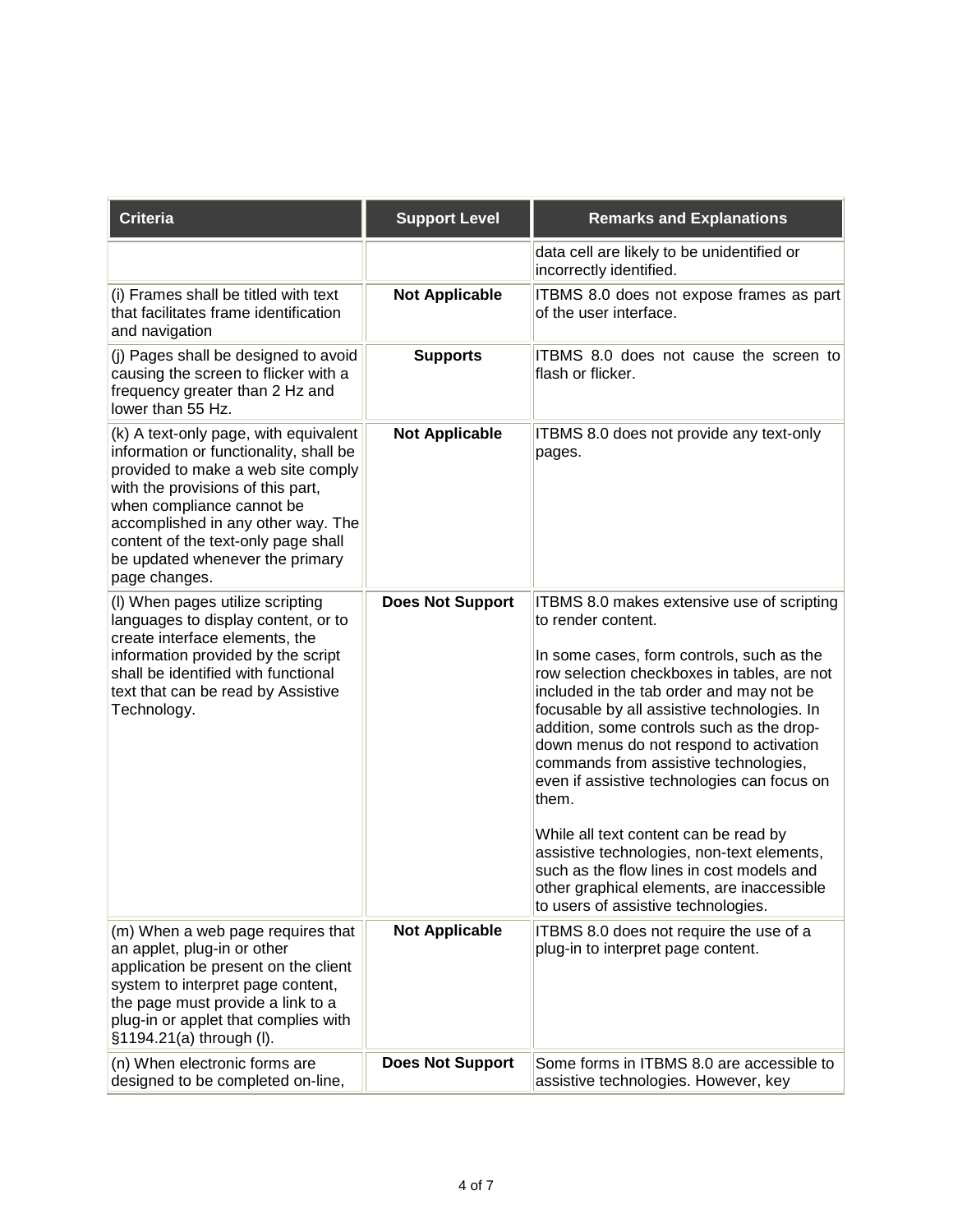| <b>Criteria</b>                                                                                                                                                                     | <b>Support Level</b>    | <b>Remarks and Explanations</b>                                                                                                                                                                                                                                                                                                                                                     |
|-------------------------------------------------------------------------------------------------------------------------------------------------------------------------------------|-------------------------|-------------------------------------------------------------------------------------------------------------------------------------------------------------------------------------------------------------------------------------------------------------------------------------------------------------------------------------------------------------------------------------|
| the form shall allow people using<br>Assistive Technology to access the<br>information, field elements, and<br>functionality required for completion<br>and submission of the form, |                         | functions and workflows have significant<br>accessibility issues, particularly the lack of<br>explicit labels for form fields and other<br>controls.                                                                                                                                                                                                                                |
| including all directions and cues.                                                                                                                                                  |                         | In some cases, form controls such as the<br>row selection checkboxes in tables are not<br>included in the tab order and may not be<br>focusable by all assistive technologies. In<br>addition, some controls such as the drop-<br>down menus do not respond to activation<br>commands from assistive technologies,<br>even if they can be focused by the assistive<br>technologies. |
| (o) A method shall be provided that<br>permits users to skip repetitive<br>navigation links.                                                                                        | <b>Does Not Support</b> | ITBMS 8.0 does not provide a method to<br>skip repetitive navigation links.                                                                                                                                                                                                                                                                                                         |
| (p) When a timed response is<br>required, the user shall be alerted<br>and given sufficient time to indicate<br>more time is required.                                              | <b>Does Not Support</b> | <b>ITBMS 8.0 does not warn users that their</b><br>session has timed out until they attempt to<br>navigate or submit data. However, the<br>timeout period is relatively long, which<br>would reduce the frequency of this issue.                                                                                                                                                    |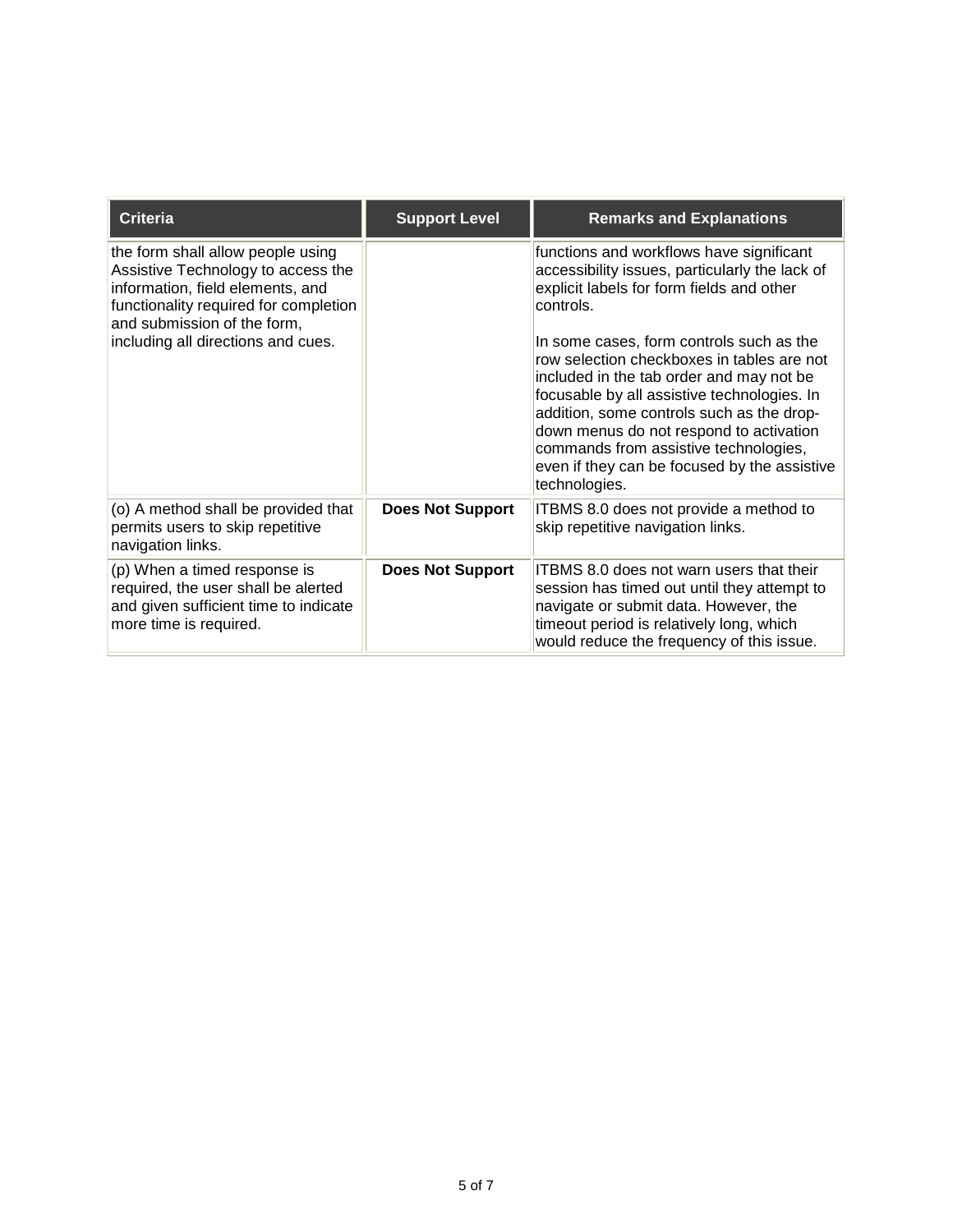#### **§ 1194.31 Functional Performance Criteria**

<span id="page-5-0"></span>

| <b>Criteria</b>                                                                                                                                                                                                                                                                                                                     | <b>Support Level</b>    | <b>Remarks and Explanations</b>                                                                                                                                                                                                         |
|-------------------------------------------------------------------------------------------------------------------------------------------------------------------------------------------------------------------------------------------------------------------------------------------------------------------------------------|-------------------------|-----------------------------------------------------------------------------------------------------------------------------------------------------------------------------------------------------------------------------------------|
| (a) At least one mode of operation<br>and information retrieval that does<br>not require user vision shall be<br>provided, or support for Assistive<br>Technology used by people who<br>are blind or visually impaired shall<br>be provided.                                                                                        | <b>Does Not Support</b> | ITBMS 8.0 presents serious<br>accessibility issues for users who are<br>blind or visually impaired. Please refer<br>to the technical paragraphs of<br>§1194.22 for details.                                                             |
| (b) At least one mode of operation<br>and information retrieval that does<br>not require visual acuity greater<br>than 20/70 shall be provided in<br>audio and enlarged print output<br>working together or independently,<br>or support for Assistive Technology<br>used by people who are visually<br>impaired shall be provided. | <b>Supports</b>         | ITBMS 8.0 supports assistive<br>technologies such as screen<br>magnification.                                                                                                                                                           |
| (c) At least one mode of operation<br>and information retrieval that does<br>not require user hearing shall be<br>provided, or support for Assistive<br>Technology used by people who<br>are deaf or hard of hearing shall be<br>provided                                                                                           | <b>Supports</b>         | ITBMS 8.0 does not produce audio.                                                                                                                                                                                                       |
| (d) Where audio information is<br>important for the use of a product,<br>at least one mode of operation and<br>information retrieval shall be<br>provided in an enhanced auditory<br>fashion, or support for assistive<br>hearing devices shall be provided.                                                                        | <b>Supports</b>         | ITBMS 8.0 does not produce audio                                                                                                                                                                                                        |
| (e) At least one mode of operation<br>and information retrieval that does<br>not require user speech shall be<br>provided, or support for Assistive<br>Technology used by people with<br>disabilities shall be provided.                                                                                                            | <b>Supports</b>         | ITBMS 8.0 does not require user<br>speech.                                                                                                                                                                                              |
| (f) At least one mode of operation<br>and information retrieval that does<br>not require fine motor control or<br>simultaneous actions and that is<br>operable with limited reach and<br>strength shall be provided.                                                                                                                | <b>Does Not Support</b> | ITBMS 8.0 requires the use of the<br>mouse for controls such as pull-down<br>menus and operations such as editing<br>cost models. Users who are unable to<br>operate a mouse or equivalent device<br>are unable to perform these tasks. |